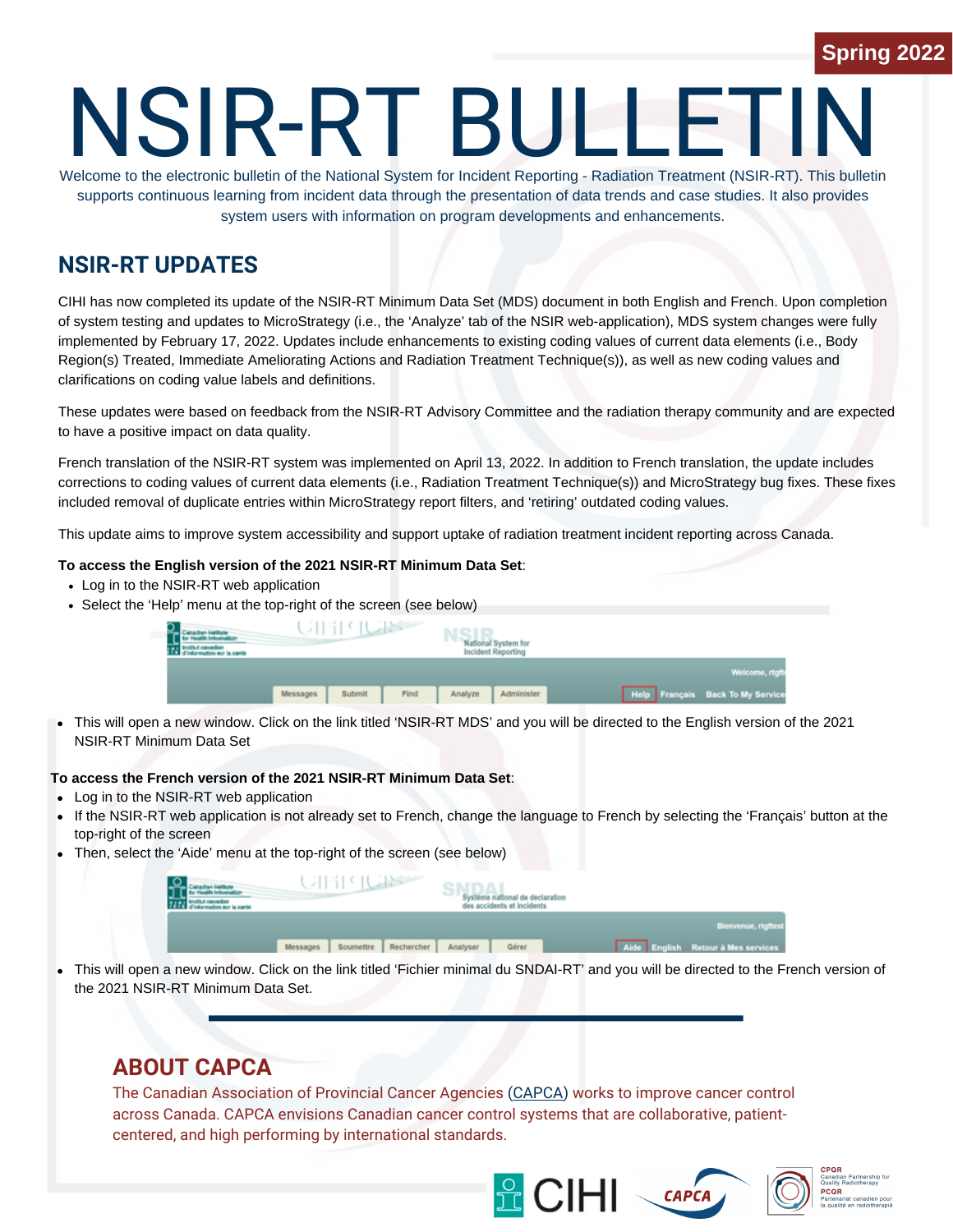# Stories from Users

## **Radiation Treatment for Patients with Implanted Medical Devices by Brian Liszewski, M.R.T.(T.), BSc., and Michelle Nielsen, FCCPM**

Advances in medical technology are driving the integration of medical devices that support management of chronic health conditions, including cardiac implantable electronic devices (CIED), glucose monitors, cochlear implants, and deep brain stimulators to name a few. Today there are approximately 120,000 patients living with CIEDs in Canada; approximately 25,000 patients receive pacemakers and 7000 receive implantable cardioverter defibrillator (ICD) implants yearly  $(1)$ .

With the overall rise in prevalence of medical devices, more radiotherapy patients are entering the treatment system who also have medical implants. This has led to a number of considerations with respect to radiation exposure to the implant device over a course of radiation treatment.

To minimize possible negative effects on patient care and avoid potential corruption of implanted medical devices from exposure to radiation/electromagnetic interference, it is important to heighten awareness and provide points of consideration for clinical practice.

To inform guidance, we consulted the NSIR-RT database for reported incidents involving implanted devices. Using the implant types described above, incident reports that spanned five years of data were binned into two overarching events: cardiac implants and glucose monitors.

Figure 1 describes the incidence of implanted device reports and their classification based on overall severity.



### **Figure 1. Implanted Device Frequency and Overall Impact.**

Of the events identifying problem types associated with implanted devices, 14 distinct event types were identified (see Table 1). Problem types such as "Radiation therapy scheduling error" and "Inadequate coordination of combined modality care" were used to capture events regarding coordination with arrhythmia services.

Other problem types were associated with the patient's medical condition or unplanned dose to the implant. Most notably 64% of events were classified as "Other", identifying an opportunity for more consistent event classification.

Largely, these events yielded no significant clinical impact on the patients. Events resulting in mild harm to the patient were predominantly attributed to unplanned exposure of the implanted device, but with no acute negative impact on the patient.

Radiation treatment programs are encouraged to review definitions within the minimum dataset to guide the classification of implant- related events (See 'NSIR-RT Updates' above for instructions to access the 2021 NSIR-RT Minimum Data Set).







**CPQR Canadian Partnership for**<br>Quality Radiotherapy PCOR ∎<br>ariat canadien pour<br>ité : : : : : : : : : : : :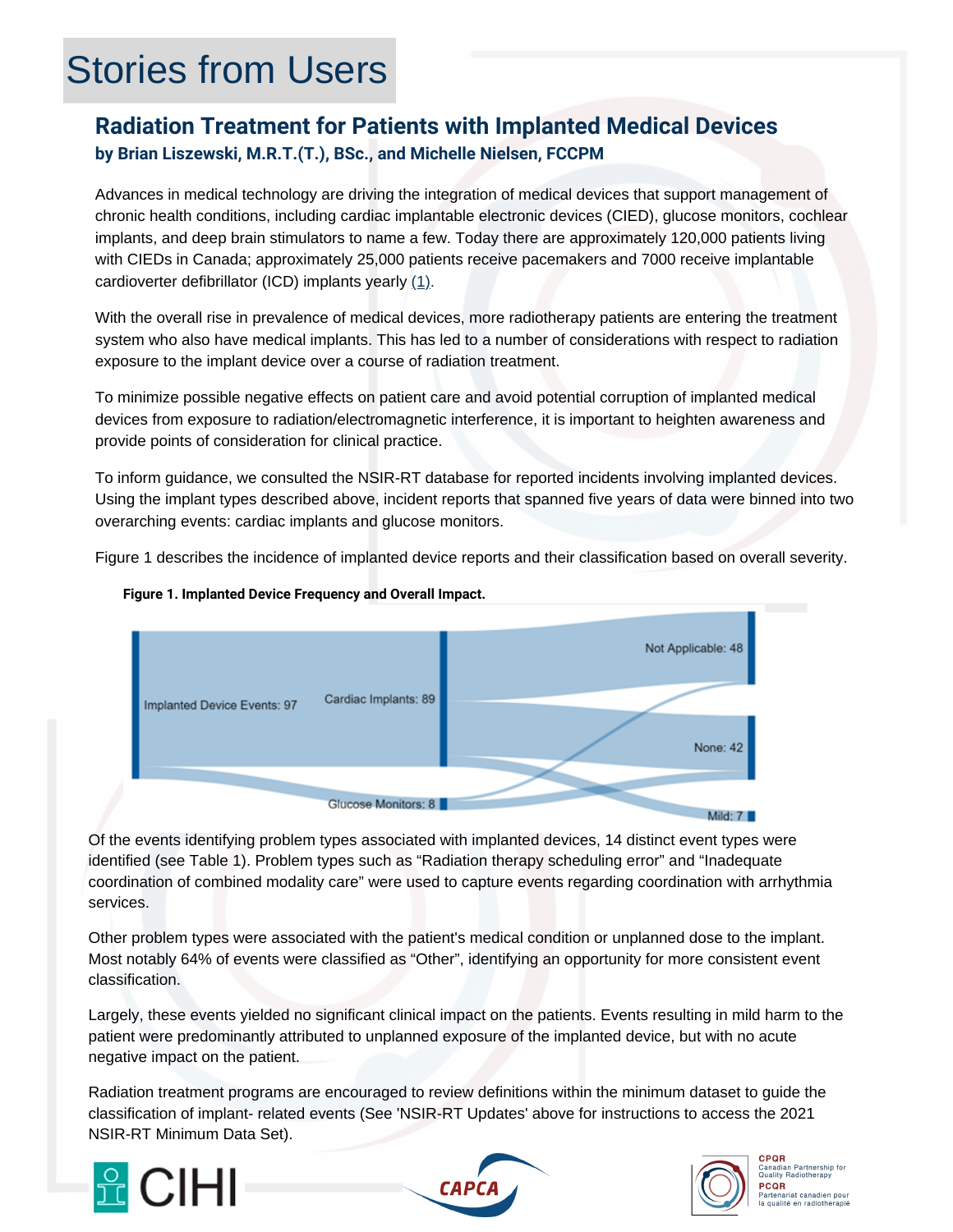# Stories from Users

#### **Table 1. Implanted Device Problem Type Classifications.**

|   | <b>Problem Type</b>                                            | Count          |
|---|----------------------------------------------------------------|----------------|
|   | 1 Assorted documentation problem types                         | 6              |
|   | 2   Inappropriate or poorly informed decision to treat or plan | $\overline{2}$ |
|   | 3 Interventional procedure error (Retired value)               | 3              |
|   | 4 Treatment plan (isodose distribution) unacceptable           | 3              |
|   | 5 Excess imaging dose                                          | $\overline{4}$ |
|   | 6 Fall or other patient injury or medical condition            | 5              |
| 7 | Inadequate coordination of combined modality care              | 5              |
|   | 8 Radiation therapy scheduling error                           | 6              |
| 9 | Other                                                          | 60             |

Considering the NSIR-RT information, the following considerations for clinical practice are derived from an evidentiary base and a thematic review of current CIED policies across integrated cancer programs.

### **Implantable Electronic Device Considerations**

The following should be considered in the development of institution-specific policies and procedures:

- **Requirements**: Programs should have implanted device policies in place as per Accreditation Canada Cancer Care Standards [\(2\)](https://www.cjcopen.ca/article/S2589-790X(20)30198-0/fulltext#relatedArticles) and CPQR Key Quality Indicators [\(3\)](https://www.cpqr.ca/wp-content/uploads/2020/03/QRT2019-12-04.pdf).
- **Responsibility**: Identification of ICD/Pacemaker is typically done by radiation oncologist at consult or CT simulation.
- **Medical Device Notification**: The radiation oncology/radiation therapy department should contact the appropriate department for consultation (e.g., CIED – cardiac clinic, Glucose Monitors – Endocrinology) for further monitoring or intervention as necessary.
- **Documentation**: Copies of the implanted device information including vendor and model should be documented in the Radiation Oncology Information System/Electronic Medical Record and flags enabled where possible.
- **Monitoring**: Monitoring of the device over the course of radiation treatment is dependent upon recommendations from cardiac clinic, manufacturer, and risk to device. The frequency varies with treatment modality, dose, device location and patient dependence.
- **Simulation Considerations and Scan Limits**: Borders for inclusion and exclusion vary superiorly from above diaphragm to inferiorly below iliac crests. The scan limit should be expanded up to 15 cm from the standard borders or a measurement provided from the most superior/inferior CT scan slice. With measures of 5 - 15 cm from the treatment site or inclusion of anatomy only required for planning purposes.
- **Planning Considerations**: No direct beams should pass through the device and ideally, the beam edge should be at minimum 5 cm from the device. Device accumulated dose assessment should be completed with imaging dose and reviewed by the radiation oncologist.
- **Other Considerations**: Urgent cases, requiring immediate treatment that precludes the opportunity for implant assessment, will have follow-up with cardiac services as soon as reasonably achievable.

Although the considerations described above were developed from a review of CIED protocols [\(4\)](https://aapm.onlinelibrary.wiley.com/doi/10.1002/mp.13838), as the data from NSIR-RT shows, there are new implanted devices for which radiation treatment programs can develop future guidelines applying relevant considerations from the above list.